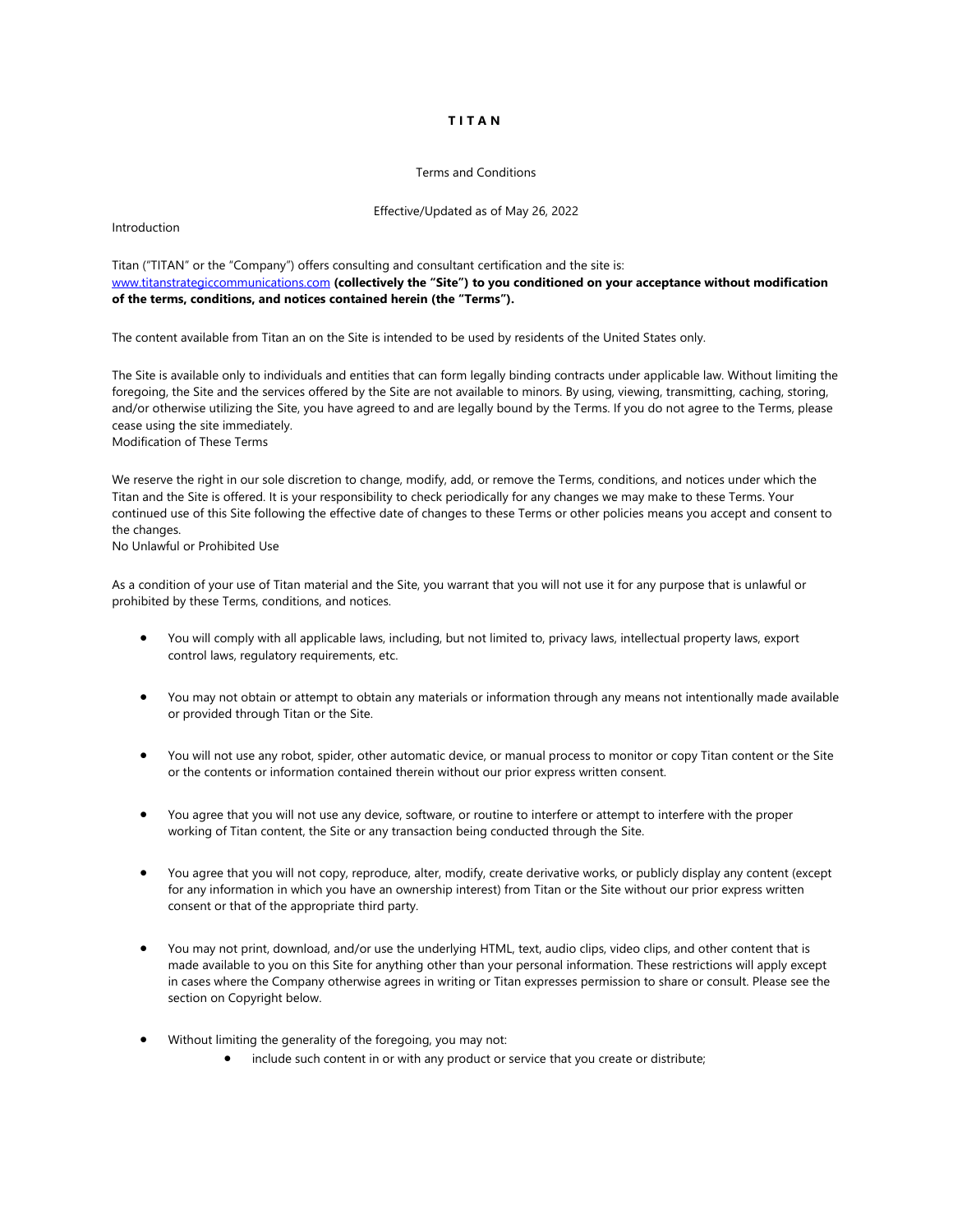- reproduce, duplicate, copy, sell, rent, resell, or exploit for any commercial purposes any portion of Titan material, the Site, use of the Site, or access to the Site;
- establish: (i) a hyperlink, including a deep link, to any Titan material, page or location on the Site; or (ii) a frame containing any portion of the Site, on any other Web site or text document with hyperlink capabilities without the express written permission of the Company;
- copy such content onto your or any other Web site or publication; or
- direct any other person to do any of the foregoing.

In the event you gain access to information or material not intended to be accessed by you, you agree that you will immediately notify us and destroy all copies of such information in your possession and not forward such information to any third parties. For this notice we may be contacted at email: [bethjannery@titanstrategiccommunication.com.](mailto:bethjannery@titanstrategiccommunication.com) 

We also reserve the right to terminate your access to any or all of the Communication Services at any time without notice for any reason whatsoever.

Further, we reserve the right at all times to disclose any information as necessary to satisfy any applicable law, regulation, legal process, or governmental request at our sole discretion. We shall not be liable to you for any loss you may incur. You agree to indemnify us for any cost, expenses, damages, or liabilities we incur due to your any legal action involving your party should a case arise.

### TITAN Code of Conduct Requirements

As a member of the Titan community, certification or consulting, you are required to be a good Community member and abide by the following:

- Be respectful and courteous to all other Community members and all Titan consultants.
- Do not use abusive, derogatory, threatening, or discriminatory language, either directly or indirectly.
- Do not discriminate against or harass on the basis of any legally protected classification, including, but not limited to race, gender, age, disability, national origin, religion, sexual orientation, or gender identity.
- Do not retaliate for any reason.
- Do not sexually harass or make improper advances.
- Do not hang up abruptly on others when you are on a live call of any kind.
- Do not use your consulting interaction to complain about Titan consultants or other Community members.
- Do not directly contact any Titan consultant for any reason unless approved by Titan Founder Beth Jannery. Customer Support requests or issues should be directed to **[bethjannery@titanstrategiccommunication.com](mailto:bethjannery@titanstrategiccommunication.com)**

#### Links to Third-Party Integrations

We may provide links to third-party integrations. Third-party integrations are websites or platforms that synchronize with our Site to provide you with additional functionality, tools, or services such as processing payments, sending newsletters, or providing translations.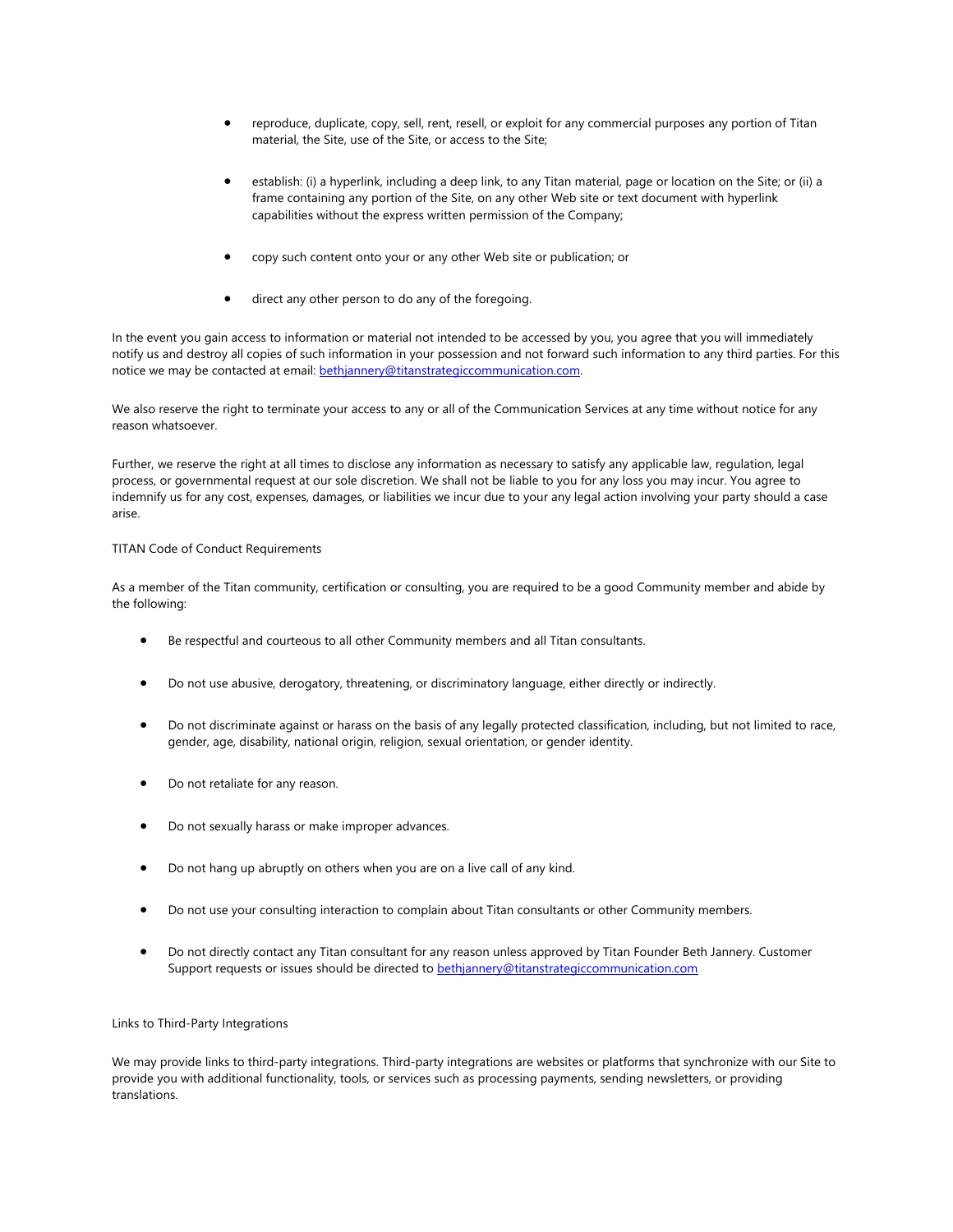You acknowledge and agree we are not responsible for the availability of such sites or resources and do not endorse and are not responsible or liable for any content, advertising, goods, services, or other materials on, available through, or provided by such sites or resources.

We are not responsible for the privacy or other practices of such sites and cannot guarantee the security of any of your personal information that you provide or is collected by such sites. We encourage you to review the privacy policies and terms and conditions on those Linked Sites.

#### Right to Refuse Service

We may prohibit you from participating in or utilizing the Site if, in our sole and absolute discretion, you show a disregard for the Terms or act in an unacceptable manner, with the intent to annoy, abuse, threaten, or harass any other person, or in any other disruptive manner. We also reserve the right to refuse service, terminate your access, remove or edit content, or cancel orders in our sole and absolute discretion.

#### Limitation of Liability

Except as expressly provided otherwise herein or in an applicable supplemental agreement, in no event shall the Company, any of the Company's affiliates, subsidiaries or data providers, or anyone else involved in creating, producing, delivering, or managing the content of this site (collectively, the "Site Providers"), be liable to you or any third party for any claims whatsoever, including, without limitation, direct, indirect, special, incidental, punitive, or consequential damages (including, without limitation, any lost revenues, lost profits, lost opportunities, loss of prospective economic advantage) arising out of or in connection with the use or performance of this Site, any communications sent to you via this Site or otherwise from the Company (including, without limitation, in the form of electronic mail or via telephone), or information available from this Site including, without limitation, any damages suffered as a result of errors, omissions, inaccuracies, interruptions, defects, delays, computer viruses, loss of use, data or profits, unauthorized access to and alteration of your transmissions and data, and other tangible and intangible losses, arising out of or in any way connected with the use or performance of the site, with the delay or inability to use the site or related services, the provision of or failure to provide services, or from any actions we take or fail to take as a result of email messages or other communications you send us, or for any information, software, products, services and related graphics obtained through the site, or otherwise arising out of the use of the site, whether based on contract, tort, negligence, strict liability or otherwise, even if the Company or any of its Site Providers has been advised of the possibility of damages. Without limiting the foregoing, the Site Providers assume no liability or responsibility for damage or injury to persons or property arising from any use of any product, information, idea, or instruction contained in the content of this site.

Some states/jurisdictions do not allow the exclusion or limitation of liability for consequential or incidental damages and, as a result, the above limitation may not apply to you. If you are dissatisfied with any portion of the Site, or with any of these terms of use, your sole and exclusive remedy is to discontinue using the Site.

You also agree that we are not responsible or liable in any way for injury, loss, or damage to your computer or interception or use of credit card information, related to or resulting from use of the Site or any sites, services, or materials linked or related thereto or therefrom and also are not responsible or liable in any way for any injury, loss, claim, or damage relating to or resulting from any part of the Site operating or not operating on computers or networks used by you or communicating with such computers or networks.

Indemnification

You agree to indemnify, defend, and hold harmless the Company; its affiliates, licensees and partners; and their respective officers, directors, employees, agents, members, licensors, representatives, and third-party service providers of the Site ("Indemnified Parties") from and against any and all allegations, demands, claims, liabilities, damages, fines, losses, expenses, penalties, or costs of whatsoever nature, including reasonable attorneys' fees and court costs, and whether by reason of death of or injury to any person or loss of or damage to any property or otherwise ("Claims") arising or resulting in any way from any violation of these Terms or the services provided to you as part of the Site or any related act or failure to act by you and whether or not occasioned or contributed to by the negligence of the Company or any agent or employee of Indemnified Parties (except as and to the extent prohibited by applicable law) including, without limitation, any Claims related to infringement by you of the intellectual property rights of any person, including without limitation, copyright, patent, trade secret, trade mark, artist rights, droit moral, privacy, publicity or rights under other intellectual property laws. Without limiting the foregoing, if you cause a technical disruption of the Site or the systems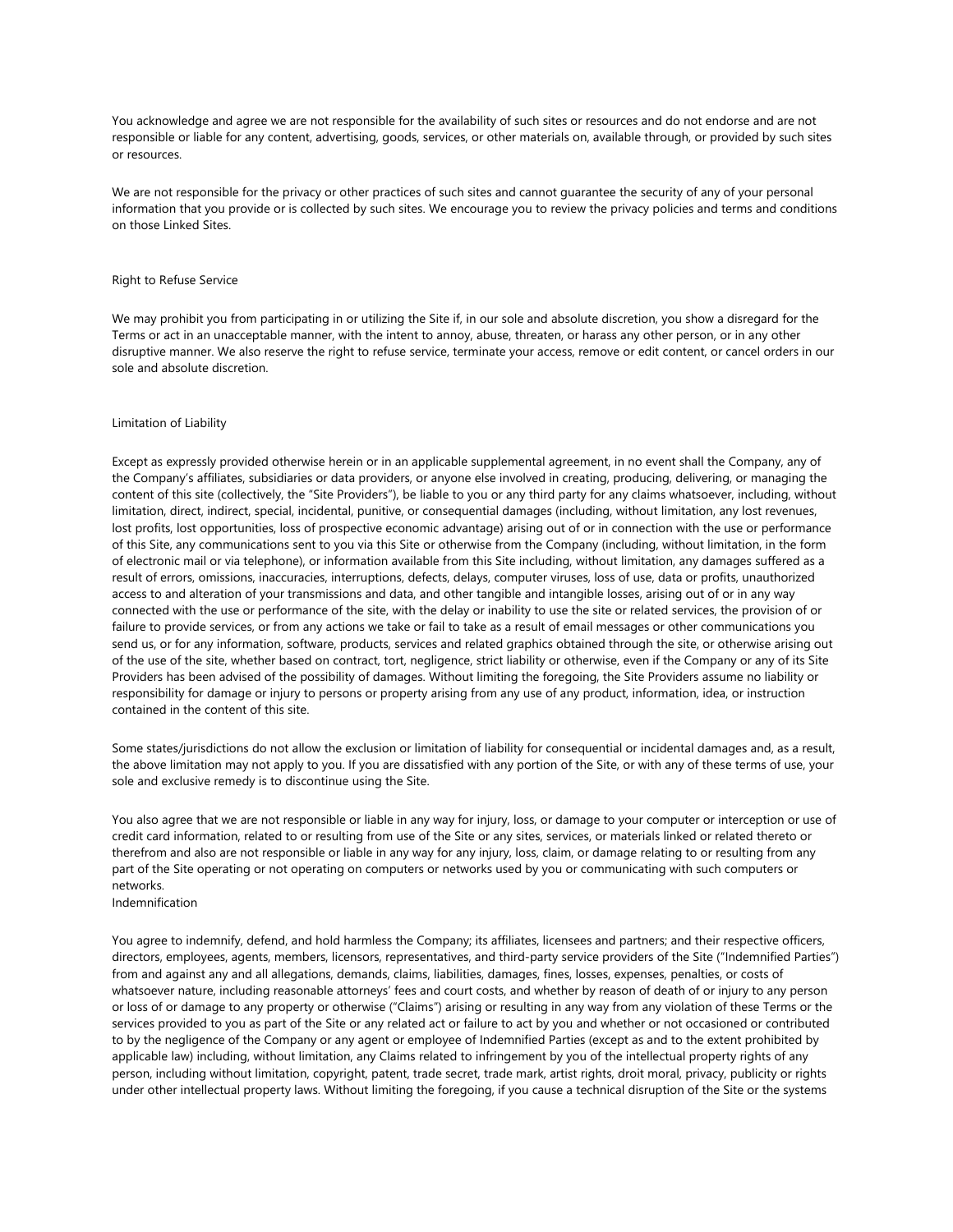transmitting the Site to you or others, you agree to be responsible for any and all losses, liabilities, expenses, damages, and costs, including reasonable attorneys' fees and court costs, arising or resulting from that disruption.

In the event that any Claim is made or any action or proceeding is brought against the Indemnified Parties, or any of them, arising out of or connected with the Terms, any such Indemnified Party may, by reasonable notice to you, require you, at your expense, to resist such Claim or take over the defense of any such action or proceeding and employ counsel for such purpose, such counsel to be subject to the prior written approval of such Indemnified Party, which approval shall be deemed to have been given hereby in the case of counsel acting for your insurance underwriters engaged in such resistance or defense. You shall cooperate with us in the defense of any Claim. We reserve the right, at our own expense, to assume the exclusive defense and control of any matter otherwise subject to indemnification by you

Online Commerce, Payments, Disclaimers

#### **DISCLAIMER**

Titan cannot guarantee your results, earnings, or future earnings achieved as a result of your use of our programs, nor can we provide you with professional and/or legal advice. Your results in your business will be completely dependent on your understanding of the material and your own work and efforts to apply it. By signing up/enrolling in a Consultant Certification Program training, Product, or Service, you acknowledge and agree that Titan is not responsible for your results, earnings, future earnings achieved as a result of our Consultant Certification Program training, Product, or Service and is not responsible for giving you professional and/or legal advice.

Certified Consulting Program

Participation. To participate in the Certified Consulting Program, you agree to maintain a respectful attitude and hold space for your peers and instructor within the group setting. Failure to do so may result in immediate removal during your small group class, from the Applied Consulting and/or Entre tracks, or from the Consultant Certification Program altogether, without prior notice. Examples of the types of behaviors that will not be tolerated include, but are not limited to, the following: use of derogatory or explicit language, harassing, aggressive or argumentative behavior, disrespect toward your peers, your instructors, or any member of TITAN staff.

# **TRANSFER TO NEXT CLASS SESSION DUE TO MEDICAL NECESSITY**

If you are unable to complete your Consultant Certification Program session due to a medical condition, you may be permitted to transfer to the next class session. To do so, you may be asked to provide medical certification that not only confirms the existence of a disability that has prohibited you from completing the requirements in your current class session, but also certifies that you will be able to participate in the course and meet the requirements for the next class session.

### **CONFIDENTIALITY**

**The Certified Consultant Program and Certified Consultant Program Alumni communities are social networks in which personal and professional information may be exchanged between participants. You are entirely responsible for deciding how much of your personal information you wish to share in the Communities. By taking part in the Communities, you agree to keep information of other members confidential.**

All materials, Consulting, Consulting calls, call replays, class replays, recordings, instructor calls and call recordings, transcripts, workshops and workshop recordings, as well as the personal information of individuals are to be kept confidential. These materials and information may not be duplicated, shared, posted on social media or utilized in any way.

# **RIGHT TO REFUSE OR TERMINATE ACCESS**

We reserve the right in our sole discretion to refuse or terminate your access to our Consultant Certification Program trainings, Products, Services, and/or our program materials, website, e-mail communications, or any other method of communications related to our Consultant Certification Program trainings, Products, or Services at any time without notice.

Should you or we wish to terminate the Consultant Certification Program trainings, Products, or Services at any time, these termination terms will apply to you as well, even after termination by either of us.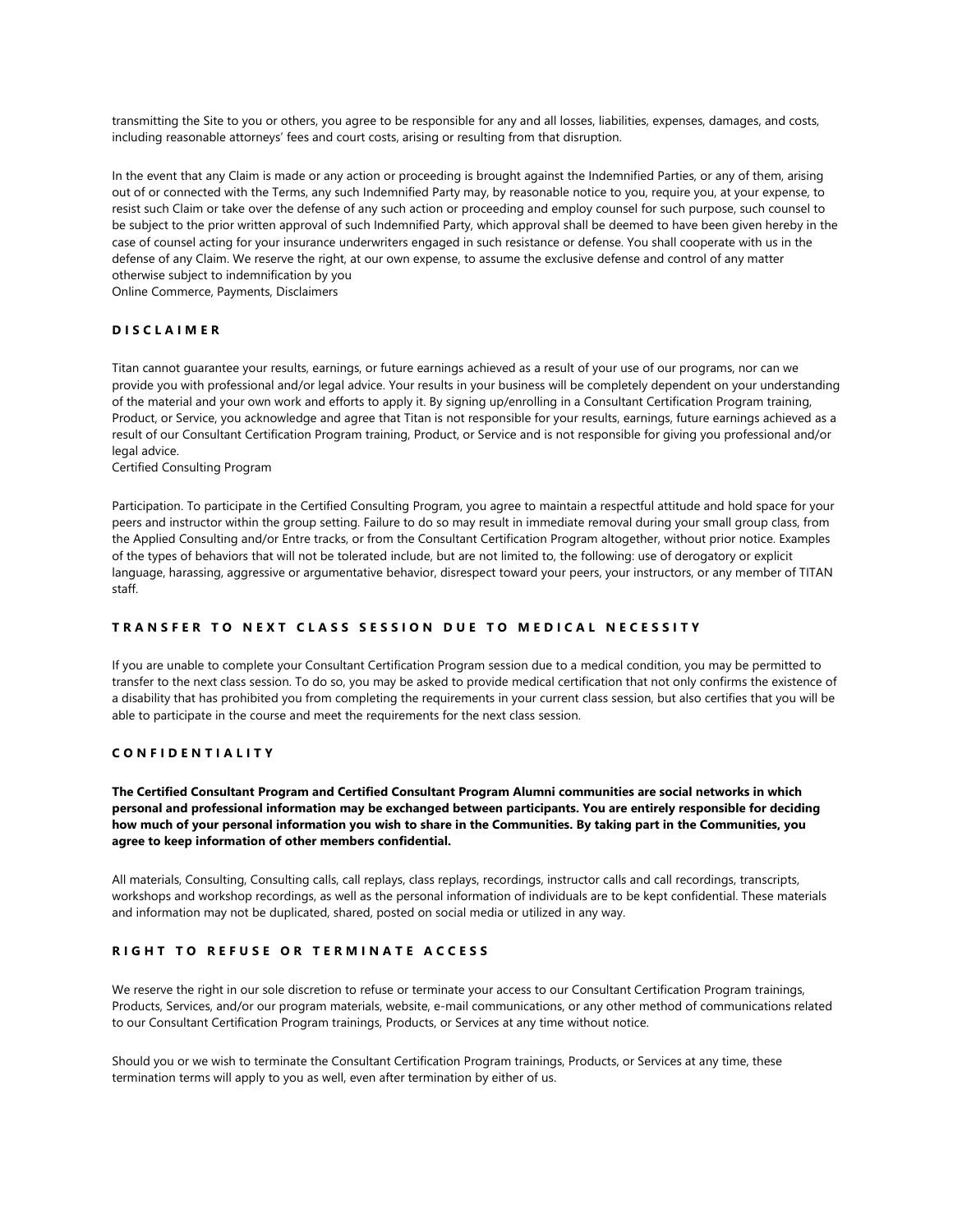In the event of cancellation or termination, all remaining balances owed shall be immediately due, and you are no longer authorized to access the Consultant Certification Program trainings, Products, Services or our website, e-mail, or any or other methods of communications affected by such cancellation or termination. The restrictions imposed on you with respect to Consultant Certification Program training materials and the Consultant Certification Program trainings, Products, or Services, including, but not limited to all of the disclaimers, limitations of liabilities, and rights set forth in these Terms of Use , shall survive such termination of your access and apply in full force.

# **PAYMENT**

In the event that payment is not received by the date due, you will have a seven (7) day grace period in which to make the payment; otherwise, your access and entitlement to the Consultant Certification Program training materials, Products, or Services will be discontinued. If you fail to make payment in a timely manner in accordance with these Terms and Conditions or voluntarily decide to withdraw from our Consultant Certification Program training, Products, or Services at any time or for any reason whatsoever, you still will remain fully responsible for the full cost of the Consultant Certification Program trainings, Products, and/or Services.

You agree to be financially responsible for all purchases you make. You agree to purchase and use our Consultant Certification Program training, Products, or Services for legitimate purposes only in compliance with these Terms of Use. You also agree not to make any purchases for speculative, false, or fraudulent purposes. You release us and our affiliates from any damages that you incur and agree not to assert any claims against us or them, arising from your purchase or use of our Consultant Certification Program training, Products, or Services.

When purchasing our 20k Consultant Certification Program training, the monies for said certification apply to the Consultant Certification Program are not refundable.

You agree to only purchase these Consultant Certification Program training, Products, or Services for yourself or for another person for whom you are legally permitted to do so. When making a purchase for a third party that requires you to submit the third party's personal or financial information to us or a merchant, you represent that you have obtained his/her consent to provide such third party's personal information.

### **REFUND POLICY**

You understand and acknowledge that, because of the extensive time, effort, preparation, and care that goes into creating and/or providing our Consultant Certification Program training, Products, and Services, we are unable to honor any requests for a refund of any portion of your payment for any part of our Consultant Certification Program trainings, Products, and Services. We are open to session date changes, but no refunds are offered.

# **DISCLAIMER**

The purchase of programs from Titan does not guarantee results. Our programs also are not a replacement for health/medical care. If you require health, medical, psychiatric, and/or psychological care, you are advised to retain the services of a licensed medical professional. The sole purpose of the Company and its products is to provide educational materials and Consulting on the subject of Consulting.

#### **CONFIDENTIALITY**

All materials, Consulting, Consulting calls, call replays, class replays, Private Podcast recordings, instructor calls and call recordings, transcripts, workshops and workshop recordings, as well as the personal information of individual Scholars are to be kept confidential. These may not be duplicated, shared, posted on social media or utilized in any way.

Virtual Private Consulting sessions provided by the Company as well as One to One Consulting sessions are also maintained as confidentially as possible.

# **DISCLAIMERS**

# **PLEASE NOTE CONSULTING and CERTIFICATION DOES NOT GUARANTEE RESULTS. IT IS ALSO NOT A REPLACEMENT FOR HEALTH/MEDICAL CARE. IF YOU REQUIRE HEALTH, MEDICAL, PSYCHIATRIC, AND/OR PSYCHOLOGICAL CARE, YOU ARE**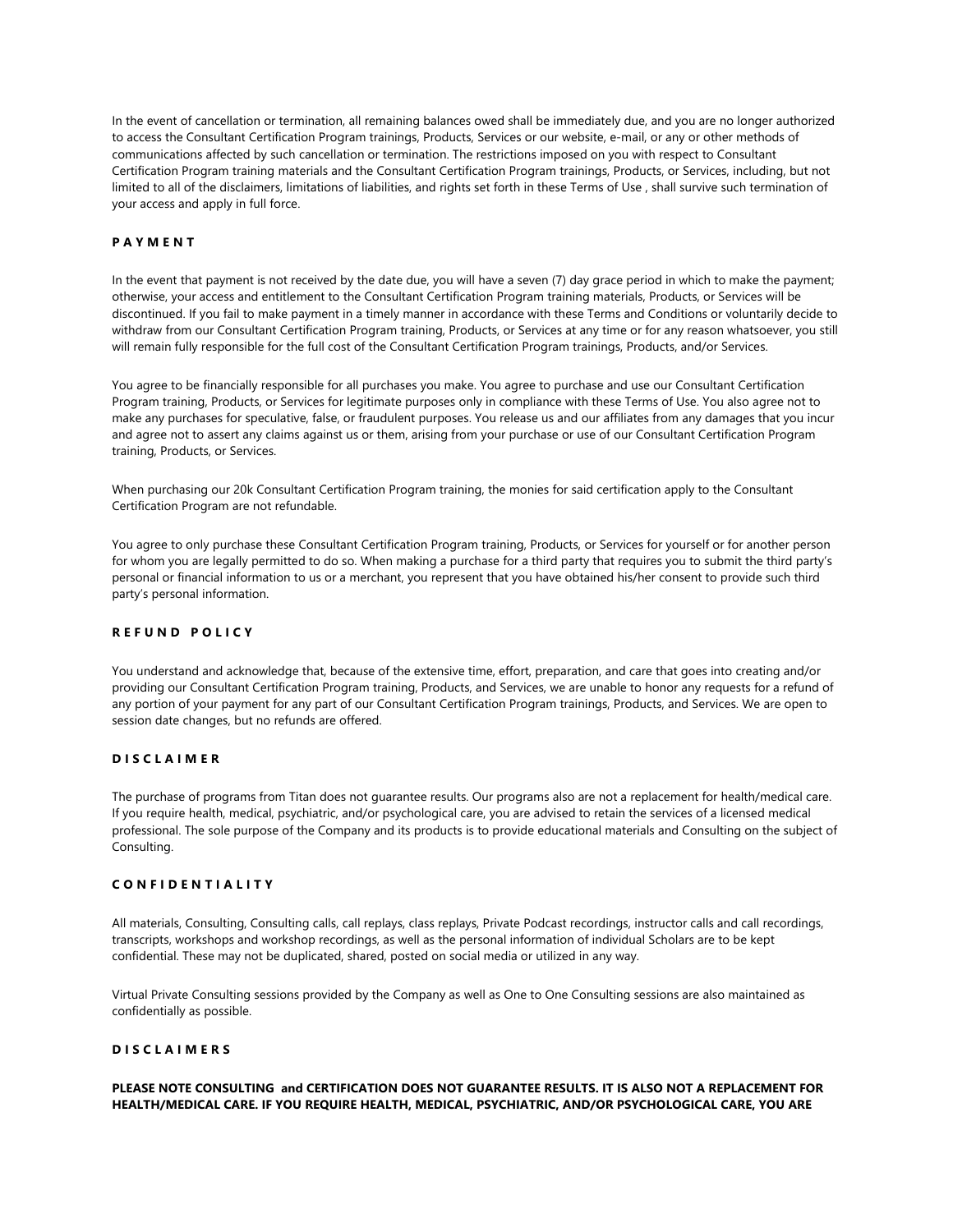## **ADVISED TO RETAIN THE SERVICES OF A LICENSED MEDICAL PROFESSIONAL. FURTHER, IF YOU NEED ASSISTANCE UNPACKING ISSUES OF RACE, PRIVILEGE, AND/OR BIAS, AND EXPLORING HOW THESE THINGS HAVE SHAPED YOUR IDENTITY AND IMPACTED YOUR LIFE AND WORK, YOU SHOULD SEEK THE ASSISTANCE OF A QUALIFIED DIVERSITY CONSULTANT WHO IS SPECIFICALLY TRAINED TO ADDRESS THESE MATTERS. THE SOLE PURPOSE OF THE COMPANY, CONSULTING AND CERTIFICATION IS TO PROVIDE EDUCATIONAL MATERIALS AND THOUGHT LEADERSHIP AND CONSULTING.**

Under no circumstances will the Company or any of its representatives be held liable for any special or consequential damages that result from the use of, the improper use of, or the inability to use the information or strategies communicated to you through Titan. By participating in the Community, you hereby waive and release the Company to the full extent permitted by law from any and all claims relating to the use of and/or reliance on the information and content provided to you. In no event shall the Company be held liable for any injury, loss, or damage resulting from the use of, or reliance upon, the program materials.

# **RIGHT TO REFUSE OR TERMINATE ACCESS**

We reserve the right in our sole discretion to refuse or terminate your to Titan program materials, website, email communications, or any other method of communications related to Titan at any time without notice.

Should you or we wish to terminate Titan services these termination terms will apply to you as well, even after termination by either of us.

In the event of cancellation or termination, all remaining balances owed shall be immediately due.

# **DISPUTE RESOLUTION**

It is hoped that should you and the Company ever have any differences, we will be able to work them out amicably through a phone conversation or email correspondence. However, should a dispute ever arise between us, we agree now that we will submit to binding arbitration before a single arbitrator, selected jointly in the state of Virginia, in accordance with the American Arbitration Association Rules. Any judgment on an arbitrator's award, if made, is binding and may be entered into any court having the appropriate jurisdiction. Prior to seeking arbitration, you must submit your complaint to Titan via email. You understand and agree now that the only remedy that can be awarded to you through arbitration is a full refund of any Payment(s) made by you, up to the date of the award. You agree that no award of consequential or of any other damages may be granted to you and you agree not to seek the same.

By signing up for/inquiring about/enrolling in/purchasing any of Titan services, you are agreeing to a modification of the statute of limitations such that any arbitration must be commenced within one (1) year of the date of the act, omission, or other conduct complained of as submitted by you in email or shall otherwise be forfeited forever. You also agree that should arbitration take place, it will be held in Ashburn, Virginia or Loudoun County, the prevailing party shall be entitled to all reasonable attorney's fees and costs necessary to enforce the Agreement.

In the event of a dispute between us, you agree to not engage in any conduct or communications, public or private, designed to disparage us, our Company, or any of our services, consultimg, certification, content. Where requested by law or arbitration, of course, you are not prohibited from sharing your thoughts and opinions as a part of the legal process. Availability of Services/Materials Outside the United States

The content and/or services described in and available through the Site may not be available in your country. We make no representation that the services or products offered in the Site are appropriate or available for use in any particular location. Those who choose to access the Site do so on their own initiative and are responsible for compliance with local laws, if and to the extent local laws are applicable. If use of the Site and/or viewing or use of any material or content therein or services offered thereby violates or infringes any applicable law in your jurisdiction(s), you are not authorized to view or use the Site and must exit immediately. Your viewing and/or use of the Site constitutes your representation that you are unconditionally and without limitation permitted to view and use the Site and the Indemnified the Company and its affiliates, and their owners, partners, franchisees, subsidiaries, officers, each of such person's or entities' directors, employees, contractors, agents, licensors and suppliers (collectively, the "Indemnified Parties") Parties may rely upon such representation.

The Site is operated from the United States, and it is possible that some software from the Site or the products and services offered on the Site may be subject to United States export controls. Products and services described on the Site and software downloaded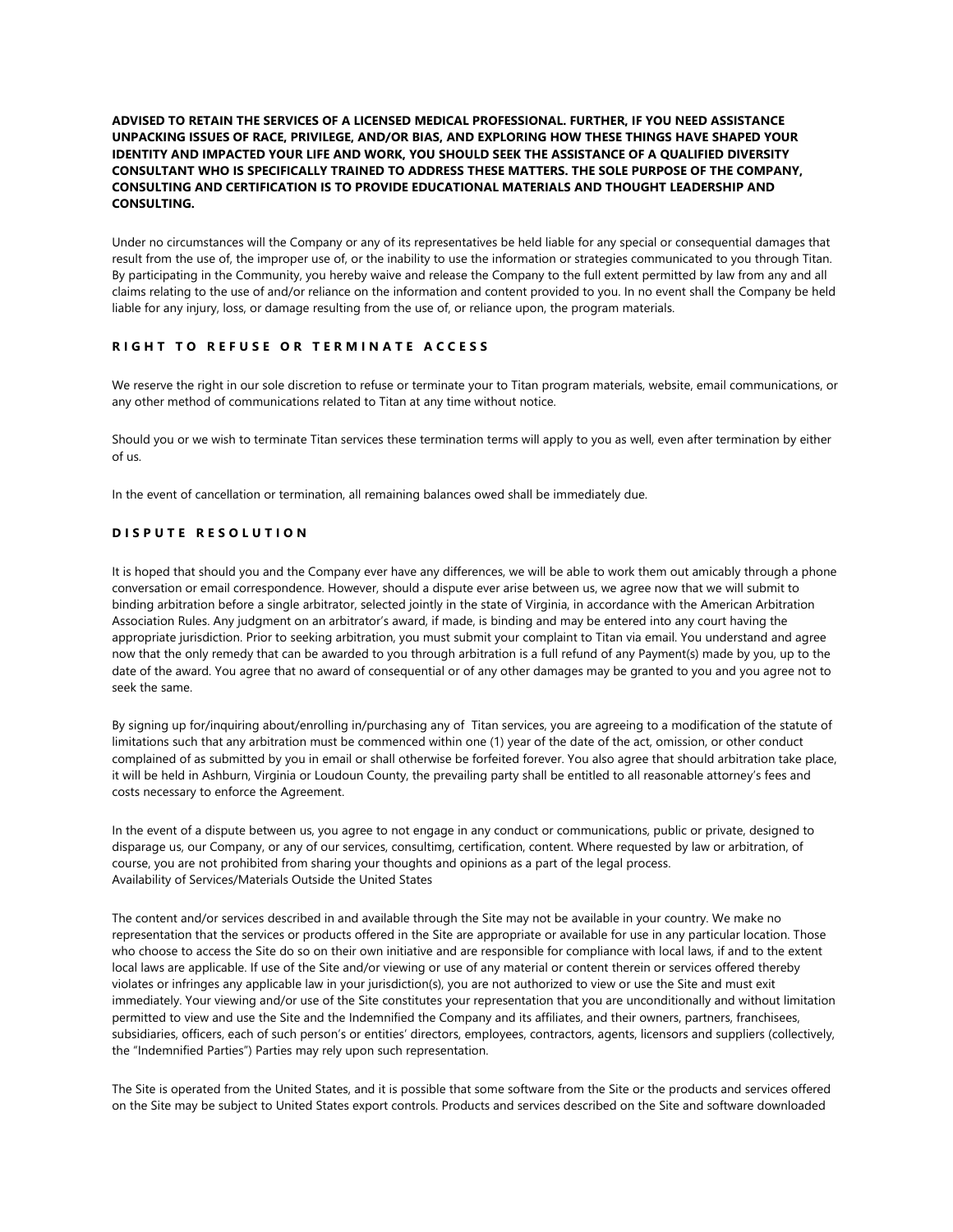or otherwise exported or re-exported from the Site are not intended for sale, download, or export (i) into (or to a national or resident of any country that is subject to a U.S. or U.N. embargo or sanction or to anyone on the US Treasury Department's list of Specially Designated Nationals or anyone subject to the same or similar restrictions even if not listed or the US Commerce Department's Table of Deny Orders. Downloading or using the software, products or services, you represent and warrant that you are not located in, under the control of, or a national or resident of any such country or on any of the above restricted lists or subject to such restrictions.

Governing Law

This Agreement shall be governed by the laws of the State of Virginia, without regard to conflicts of law provisions. The parties agree that the exclusive jurisdiction for any dispute arising out of, or relating to, this Agreement or any dispute arising out of, or relating to, this Agreement or services provided in connection therewith shall be in the state and federal courts located in Ashburn, Virginia.

Use of the Site is unauthorized in any jurisdiction that does not give effect to all provisions of these terms and conditions, including without limitation this paragraph. Copyright

All Company trademarks that appear on the Site are the exclusive property of the Company. The trademarks, trade names, trade dress, logos, and associated products and services represented on this Site are protected under the laws of the United States and international law and their display on this Site does not convey or create any license or other rights in these trademarks, trade names, trade dress, and associated products and services. Any use of them without prior written authorization of the Company or the relevant trademark owner is strictly prohibited.

Any third-party trademarks mentioned on this Site which are not those of the Company are the trademarks of their respective owners. The display of these trademarks or trade names on this Site does not convey or create any license or other rights in these trademarks or trade names. Any unauthorized use of those third-party trademarks is strictly prohibited.

Any unauthorized copying, redistribution, reproduction, or modification of the contents of this Site by any person may be a violation of federal, state or common law trademark, and/or copyright laws and could subject such person to legal action. For purposes of these Terms, the use of any such material on any other Web, internet, intranet, extranet, or other site or computer environment is prohibited. You may not use any meta tags or any other "hidden text" utilizing our name, trademarks, or other proprietary information without our prior express written consent.

Nothing contained on the Site should be construed as granting, by implication, estoppel, or otherwise, any license or right to use any Trademark displayed on the Site without our written permission or the permission of such third party that may own the Trademarks displayed on the Site.

# **WHAT DOES THIS MEAN?**

The use of any TITAN logo, including the Consultant Certification Program logo, outside of these groups or on documents created by those not working for or contracted with Titan, is strictly prohibited, except that TITAN Certified Consultants are permitted to display the TITAN Certified Consultant logo.

You are not licensed to resell any TITAN-related materials, repackage our tools in your own voice, write books teaching our tools extensively, or create apps based on the Titan content or model. You cannot rewrite our material or content and sell it as your own, nor are you authorized to sell TITAN-related materials or merchandise. This is copyright infringement. You may mention the Model and our tools briefly with credit. Please review applicable copyright laws to make sure that you are complying with them.

You also are not licensed to use the Titan content or model or materials TITAN tools for any type of Consultant Certification course. Titan is the only company authorized to train Consultants how to use the Titan model and content. You cannot compete with TITAN using our tools to certify Consultants or Coaches.

### **COPYRIGHT REQUESTS**

For any questions or requests, please contact us at **[bethjannery@titanstrategiccommunication.com](mailto:bethjannery@titanstrategiccommunication.com)**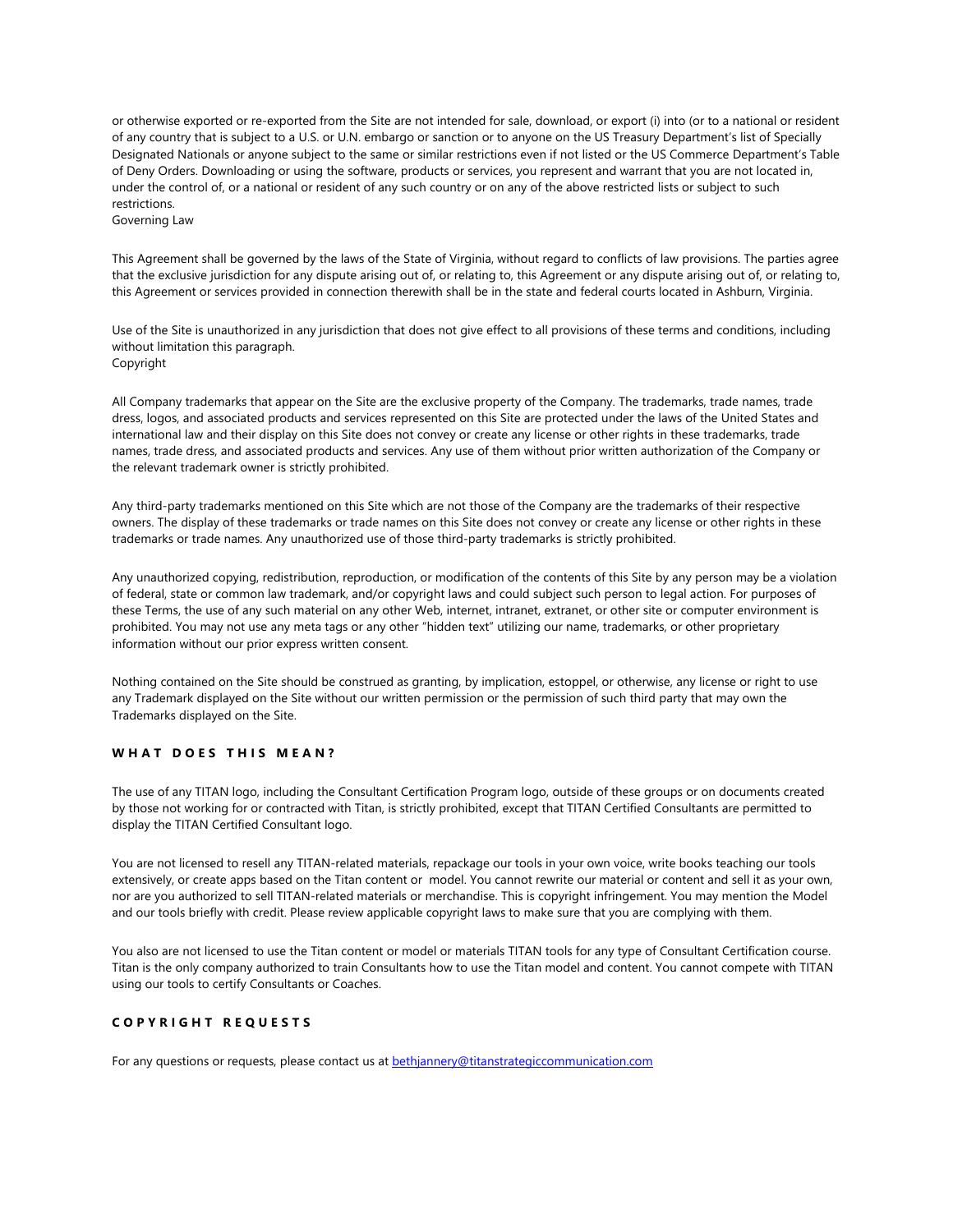#### Hyperlinks to the Site

If you are interested in creating hypertext links to this Site, you must obtain the Company's written permission before doing so. In establishing hypertext links, you must not represent in any way, expressly or by implication, that you have received the endorsement, sponsorship, or support of this Site or the Company, including its respective employees, agents, directors, officers, and shareholders. General Terms

The following general terms apply to you and your use of the Site:

#### **JOINT VENTURE**

You agree that no joint venture, partnership, employment, or agency relationship exists between you and us as a result of these Terms or use of the Site.

## **EXISTING LAWS**

Our performance of these Terms is subject to existing laws and legal process, and nothing contained in these Terms is in derogation of our right to comply with governmental, court and law enforcement requests or requirements relating to your use of the Site or information provided to or gathered by us with respect to such use.

#### **SEVERABILITY**

If any part of these Terms is determined to be invalid or unenforceable pursuant to applicable law including, but not limited to, the warranty disclaimers and liability limitations set forth above, then the invalid or unenforceable provision will be deemed superseded by a valid, enforceable provision that most closely matches the intent of the original provision and the remainder of these Terms shall continue in effect.

### **AMENDMENT**

You may not modify or amend this Agreement, in whole or in part without the prior written consent of an authorized representative of the Company. Additionally, the Company may replace this Terms of Service Agreement from time to time and your subsequent use of the Site, or any content, programs, or materials provided through the Site, will be subject in all respects to the terms and conditions of such terms of service in force at the time of such subsequent use. You are advised to check this Global Terms of Service Agreement regularly for any modifications.

# **ENTIRE AGREEMENT**

Unless otherwise specified herein or agreed to by the user, these Terms of Use constitute the entire agreement between the user and the Company with respect to the Site and it supersedes all prior or contemporaneous communications and proposals, whether electronic, oral or written, between the user and the Company with respect to the Site. A printed version of these Terms and of any notice given in electronic form shall be admissible in judicial or administrative proceedings based upon or relating to these Terms to the same extent and subject to the same conditions as other business documents and records originally generated and maintained in printed form. No representations or statements of any kind made by any affiliate of the Company, which are not included in this Agreement, shall be binding on the Company or its affiliates.

#### **WAIVER**

No waiver of any provision herein shall be valid unless in writing and signed by an authorized representative of both you and the Company. The Company's failure to insist upon or enforce strict performance of any provision of this Agreement or any right shall not be construed as a waiver of any such provision or right.

#### **MISCELLANEOUS**

This Agreement shall inure to the benefit of the Company and its subsidiaries and affiliates. Any and all references in this Agreement to the Company and its affiliates shall, where the context so permits include the Company's parent companies, sister companies, and